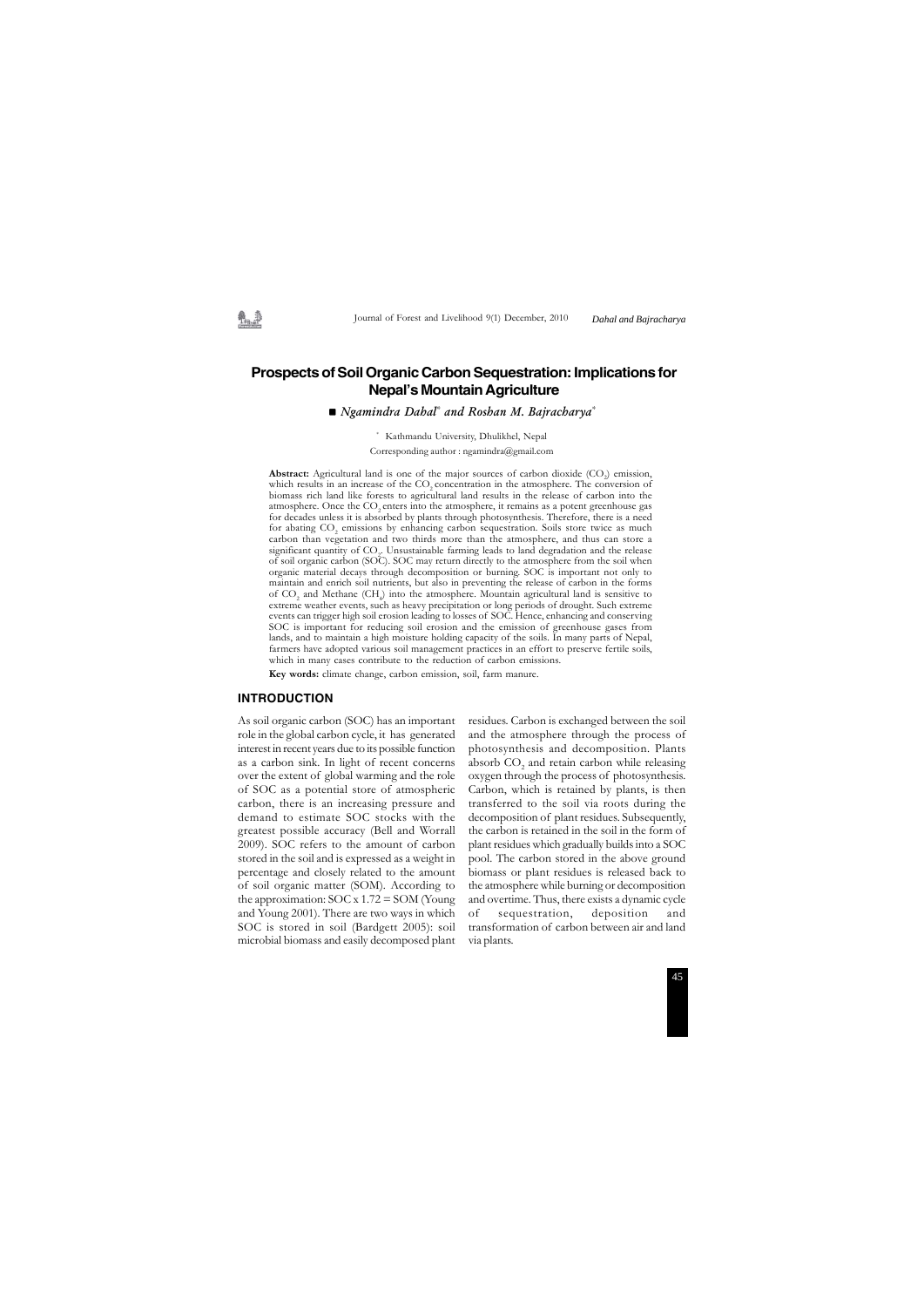

Conventional agricultural practices, driven by higher production, often fail to replenish the organic inputs in the same proportion they are lost during agricultural production. This leads to a gradual decline of soil fertility. Also, an inadequate supply of organic composts, such as crop residues or cattle manure, results in a reduction of SOC stocks in soils. With some exceptions, the extracted carbon is finally emitted into the atmosphere, making the agriculture lands one of the major sources of carbon emissions. The release of carbon into the atmosphere has dual effects on the environment. Firstly, it decreases the productivity of soils and secondly, it increases the concentration of potent greenhouse gases (GHGs), mainly  $\mathrm{CO}_2$  and methane (CH<sub>4</sub>), thus accelerating global warming. During the course of conventional farming activities, which involve the use of chemical fertilisers and improvised varieties of crops, SOM and plant decompose, enhancing  $\mathrm{CO}_2$  emissions.  $\mathrm{CO}_2$  is the main GHGs released to the atmosphere through multiple sources, like commercial farming practices that use little organic manure and rely heavily on chemical fertilisers (Bajracharya and Atreya 2007). Carbon concentration in the atmosphere increases at the rate of about two parts per million (ppm) per year, primarily from the fossil fuel, biotic and soil pools (Lal 2006).

This paper primarily focuses on SOC and highlights its roles in sustainable agriculture. As SOC is a dynamic constituent in a soil, its change has clear implications for soil properties and agriculture productivity. This study is an attempt to explore the potential of agricultural and forest soils to serve as sinks for atmospheric carbon its potential in crop production, and reduction of GHGs emissions. It is widely perceived that the higher SOC, the better soil quality in terms of its agricultural productivity and moisture holding capacity. In this paper, we analyse literatures on SOC budgets and

#### Journal of Forest and Livelihood 9(1) December, 2010 *Dahal and Bajracharya*

乳垫

distributions at global and regional scales as well as factors affecting the stock and flow of SOC in various land use patterns. The regional focus lies primarily on mountain agricultural lands in the Nepali Himalayas. Though the proportion of soil inorganic carbon (SIC) is also substantial in the global carbon budget, we limit our discussions on SOC. The paper first provides an overview on SOC's global budget and its spatial distribution followed by an attempt to relate the SOC context with the stocks of mountain agricultural lands with examples from Nepal. The paper also highlights on the effects of various types of agricultural activities on SOC stocks. Finally, the paper also attempts to derive a message that shows the importance of maintaining rich SOC in agriculture lands and thereby reducing GHG emissions. The paper also highlights policy gaps for rewarding sustainable agricultural practices to the local communities who contribute in preserving SOC.

### **METHODOLOGY**

The paper is based on desk review. For this purpose analytical review of literatures and key papers on soils and terrestrial carbon cycle primarily published in peer reviewed journals, were made. In addition to this, national and regional seminar and conference proceedings as well as research reports were also reviewed as key sources of information in order to analyse the case of mountain agricultural system of Nepal.

### **RESULT AND DISCUSSION**

### **Terrestrial Sources of Soil Organic Carbon**

The SOC pool represents a dynamic equilibrium of gains and losses. Of the five principal global carbon pools, the ocean pool is the largest with 38.4 trillion (mt) on the surface layer, followed by the fossil fuels (4.13 trillion mt), soils (2.5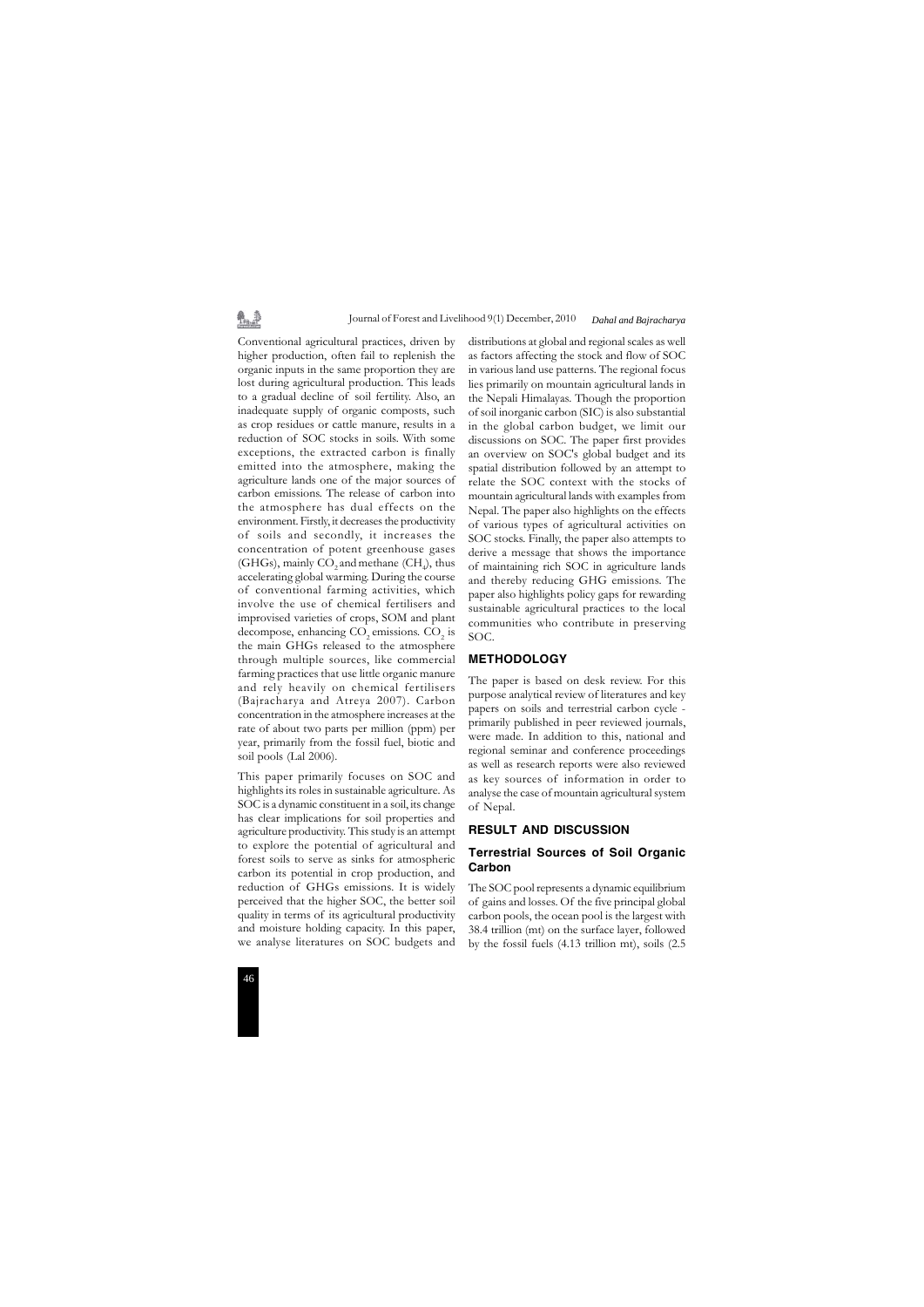trillion mt to a depth of one meter), biotic (620 billion mt) and atmospheric pools (800 billion mt). If the fluxes among terrestrial reserves are combined, annual total carbon flows across the reserves result to an averages around of 60 billion mt, whereas in managed ecosystems (croplands, grazing lands, and plantations) account about 57 percent of the total (Lal 2009).

It is estimated that around 1200 to 1800 gigaton (Gt) of carbon are stored in soils worldwide (Lal 2004a). This is twice of the amount that is stored in all terrestrial plants on the Earth's surface in the form of organic carbon, which is a major source of GHGs, particularly in the form of  $CO_2$ , and  $CH_4$  (Lal 2004a). The soil pool is 3.3 times the size of the atmospheric pool (760 Gt) and 4.5 times the size of the biotic pool (560 Gt) (Lal, 2005).Though there is wide variation in soil carbon estimates, the available data clearly indicates that the total amount of carbon stored in soil is many times higher than the total carbon reserve in the atmosphere.

The loss of carbon from soil pools adversely affects soil quality and subsequently decreases agronomic yields. SOC is a dynamic and essential component of soil in maintaining fertility and other desirable soil properties. Agricultural soil and livestock directly emits large amounts of potent GHGs, namely  $\mathrm{CO}_2$ ,  $CH<sub>4</sub>$  and N<sub>2</sub>O. The agriculture sector also produces indirect emissions through fossil fuel use in farm operations or in the production of agrochemicals and the conversion of forests or other types of land use. Considering all direct and indirect emissions, the total global contribution of agriculture sector to GHG emissions is ranges from 8.5 – 16.5 pentagrams (Pg)  $CO<sub>2</sub>$ . This represents between 17-32% of all global human-induced GHG emissions, including land use changes (Bellarby et al. 2008).

#### Journal of Forest and Livelihood 9(1) December, 2010 *Dahal and Bajracharya*

鼻垂

The carbon sink capacity of the world's agricultural and degraded soils is 50 to 66% of the historic carbon loss of 42 to 78 Gt C (Lal 2004a). The rate of SOC sequestration with adoption of recommended technologies depends on soil texture and structure, rainfall, temperature, farming system and soil management. Strategies to increase the soil carbon reserve include soil restoration and woodland regeneration, no-till farming, cover crops, nutrient management, manure and sludge application, improved grazing, water conservation and harvesting, efficient irrigation, agro-forestry practices and growing energy crops on spare lands. The greatest potential for sequestration is in the soil of those regions that have lost the most soil carbon. These are the regions where soil are severely degraded and were used with extractive farming practices for a long time. Most soils have a technical or maximum sink capacity of 20 to 50 mt carbon per hectare that can be sequestered over a 20 to 50 years period. An increase of one ton of soil carbon pool of degraded cropland soil may increase crop yield by 20 to 40 kilograms per hectare (kg/ha) for wheat, 10 to 20 kg/ha for maize and 0.5 to 1 kg/ha for cowpeas (Lal 2004b). Carbon sequestration has the potential to offset fossil fuel emissions by 0.4 to 1.2 Gt carbon per year or 5 to 15% of the global fossilfuel emissions (Lal 2004a).

Conversion of forest to agricultural ecosystems causes depletion of the SOC pool by up to 60% in soils of temperate regions and 75% or more in cultivated soils of the tropics. It gets more depleted when the carbon output exceeds carbon input and when soil degradation is severe. For example, some soils have lost as much as 20 to 80 tons carbon per hectare (Lal 2004a). Severe depletion of the SOC pool degrades soil quality, reduces biomass productivity and adversely affects water quality, which may be exacerbated by the projected global warming (Lal 2004a).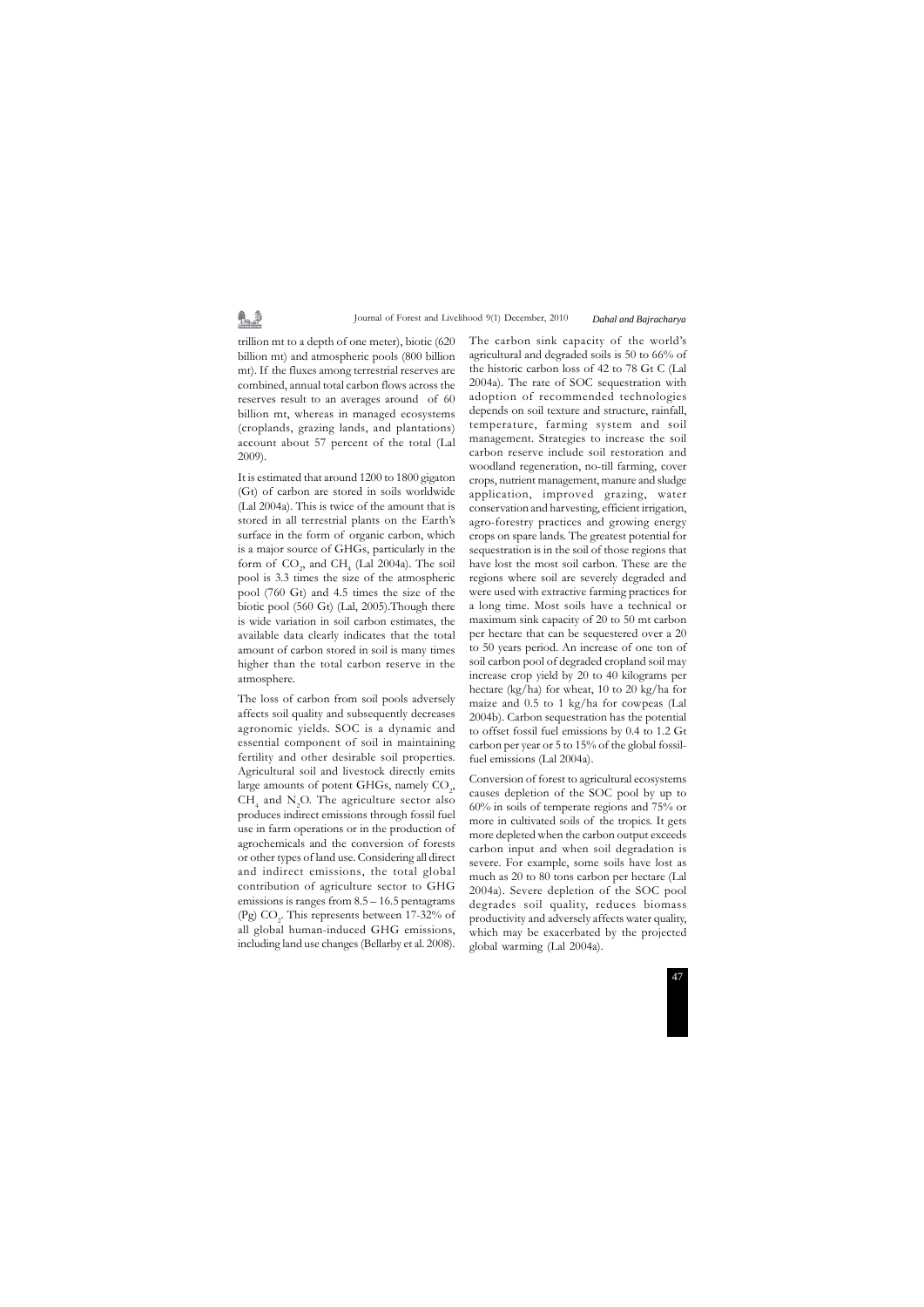

### **Spatial Distribution of SOC**

A look at the spatial distribution of SOC stocks highlight areas of high carbon storage, that require protection, and areas of low carbon storage with the potential for increase. According to Schlesinger (1982), the distribution of SOC is not globally uniform. Europe is the richest in SOC with  $13.7 \text{ kgm}^{-1}$  followed by North and Central Asia with 12.4 kgm<sup>-1</sup> and North America 11.7 kgm-1. The average SOC level in South and South East Asia is 8.7 kgm-1, which is much lower than the global average of 11.3 kgm-1. Levels of SOC stocks in soil are associated with land productivity, soil erosion and water quality (Bajracharya and Sherchan 2009).

Soils store a large share of organic carbon twice more than vegetation and two-thirds more than the atmosphere (Smith 2004). Singh (2007) estimated total stocks of organic carbon in above-ground and below-ground in the three Indian Himalayan states, namely,Jammu Kashmir, Uttarakhand and Himachal Pradesh, to be approximately 700 mt  $Cha<sup>-1</sup>$ , whereas the soil stock in the 69034 km<sup>2</sup> alpine meadows of these states is 2.99 billion mt C. Therefore, soils contribute to a significant quantity to any region's carbon stocks. It is important to understand the roles of any SOC stock in order to quantify the required emission reductions. The difficulty in estimating SOC stocks are revealed by variation in global stock estimates, ranging from 1000 to 3000 Gt (Schwartz and Namri 2002). This is due to huge spatial variability in SOC (Zhi-Yao 2006). Further investigation is therefore needed to establish the measures to calculate the most accurate SOC stocks (Meersmans et al. 2008).

Recognising the importance of SOC dynamics in reducing the rate of atmospheric  $CO<sub>2</sub>$ increase, the potential to sequester carbon has been studied worldwide. Shi et al. (2009) report that severely eroded soils in China have the

#### Journal of Forest and Livelihood 9(1) December, 2010 *Dahal and Bajracharya*

greatest potential to sequester carbon (3.72Tg C), while the potential in non-eroded soils is lower (2.34 Tg C). In general, the potential decreases with an increase in elevation. The highest decrease is areas that lie lower than 300 m (5.01 Tg C), whereas areas above 800 m have only low potentials (0.25 Tg C). In addition, the type of soil plays an important role in C sequestration. Red soils have the greatest potential of carbon sequestration (5.32 Tg C) followed by yellowish red soils, brownish red soils and yellow soils. The carbon sequestration potential also varies depending on the parent material sources of the soils. For example, phyllite has the highest sequestration ability (6.81 Tg C) and the quaternary red has the lowest. Unsustainable farmland management leads to loss of SOC and thereby to a decline in soil productivity. Cropland is one of the major storehouses of SOC, which has been a source of  $\mathrm{CO}_2$  emissions due to unsustainable land use management and cropping patterns.

In topsoil horizons, where the highest carbon concentrations are found, SOC composition and location has been studied for a long time (Chabbi et al. 2009). Moreover, SOC in subsoil horizons has become the subject of intensive research only in recent years because it was recognised that subsoil carbon contributes greatly to the total carbon stocks within a soil profile (Batjes 1996). Additionally, subsoil is characterised by a radiocarbon age of several hundreds or thousands of years (Paul et al. 1997). High radiocarbon age indicates that stabilised SOC is present in subsoil horizons at important amounts and may therefore serve as a model to study the nature and location of sequestered carbon in soil (Rumpel et al. 2004). The sensitivity of the subsoil carbon pool to climate and land use changes is largely unknown (Don et al. 2007). This is mainly due to the fact that the processes, which led to accumulation of stable SOM in greater soil depth, are yet to be properly understood. Recent research has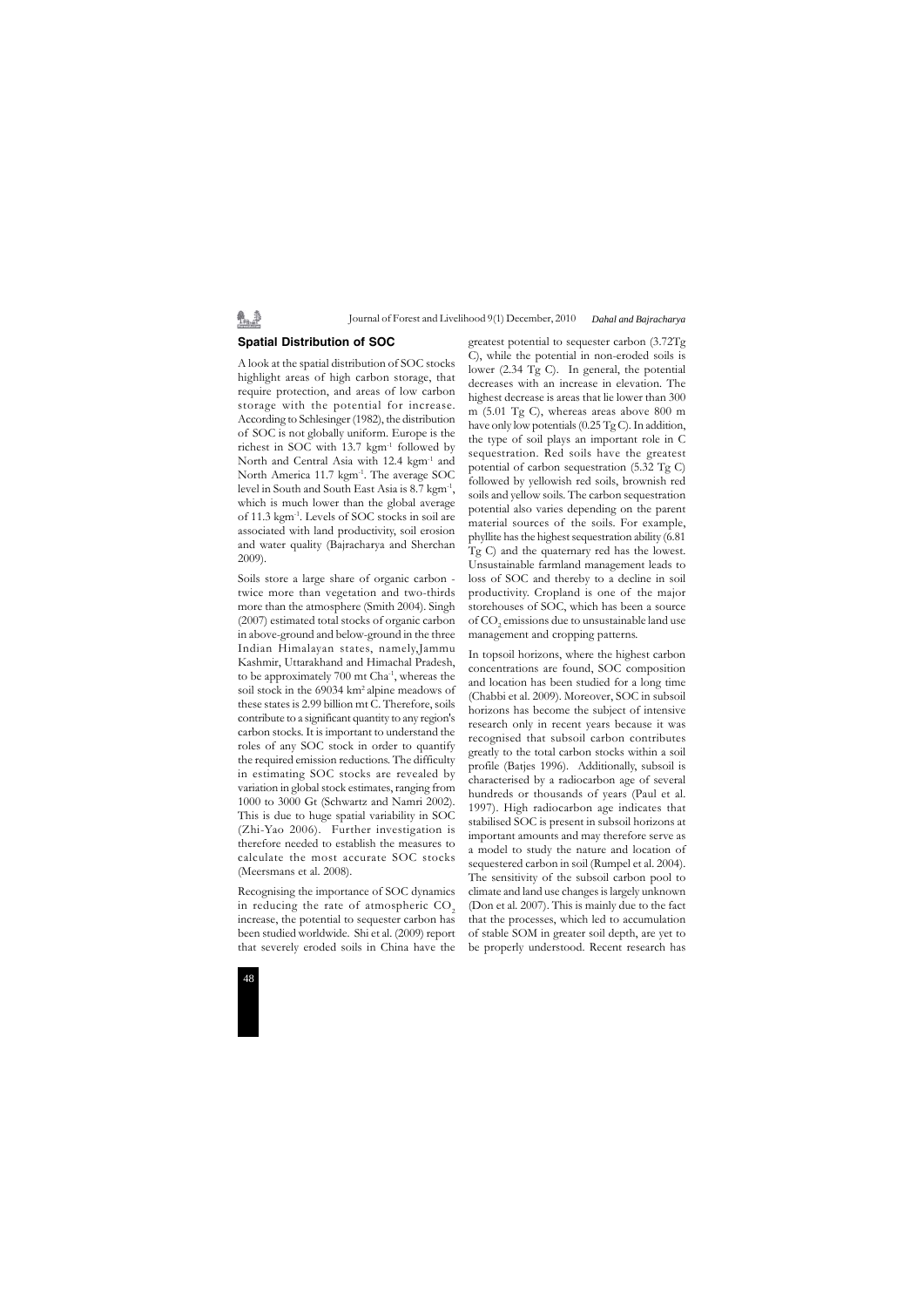shown that, (1) carbon in subsoil horizons is stabilised by mineral interactions (Eusterhues et al. 2005), (2) its chemical composition is strongly influenced by pedological processes, (3) its stability may be due to the scarcity of fresh plant litter input, which leads to an energy limitation of the soil microbial biomass (Fontaine et al. 2007) and (4) the inability of microbes to physically access the organic matter in deep soil (Xiang et al. 2008). It was recognised that the environmental factors affecting microbial processes in subsoil horizons are distinct compared to those operating in topsoil horizons (Holden and Fierer 2005). Microbial biomass is generally reduced in subsoil horizons compared to those in the topsoil, most probably as a result of decline in the carbon content (Taylor et al. 2002).

Guo and Gifford (2002) have estimated the net gain or loss of SOC occur while converting one form of land use to another. For example, conversion of pastures to plantations amounts for a 10% loss, from native forests to plantations to a 13% loss, from native forests to crop fields for a 42% loss and from pastures to crop fields to a loss of 59%. Further, the studies revealed that a change of forest into pasture brings a gain of 8%, from crop fields to pastures 19% gain, from crop fields to plantation 18% gain and from crop fields to secondary forest a gain as much as 53%. The global potential of SOC sequestration through the adoption of conservation tillage with cover crops and crop residue mulch amounted to  $0.9+0.3$  Pg Cyr<sup>-1</sup> with a cumulative potential of soil carbon sequestration as high as 30-60 Pg over 25 to 50 years (Lal 2004a). These assessments contradict the estimates by Schlesinger and Andrews (2000), who argued that large increase in the soil carbon pool seemed unlikely. If other factors remain constant, the potential of SOC sequestration follows a progression of: degraded soil and desertified ecosystems > crop land > grazing lands > forest and permanent crop lands (Lal 2004b).

#### Journal of Forest and Livelihood 9(1) December, 2010 *Dahal and Bajracharya*

魯達

Soil erosion leads to GHG emissions in four steps – soil breakdown, transport, redistribution and deposition. Globally, erosion induced emission is estimated at 1.1  $\text{Pg C/y}$  (Lal 2004b). Clearing of native vegetation for agriculture release large quantities of ecosystem carbon as carbon dioxide (5.9  $\pm$  2.9 Pg CO<sub>2</sub>-eqyr<sup>-1</sup>) (Bellarby et al. 2008). Thus improvement of soil crop management practices can lead to an increase in concentration of SOC and emission reduction.

### **Potential for C Sequestration and Emission Reduction Under Improved Agriculture Land Management**

Greenhouse gas emissions from land use change have been estimated to account for 20% of all anthropogenic emissions (IPCC 2007), mostly from forest losses; and the amount is very likely to increase due to additional effects of climate change (Campbell et al. 2009). It is generally agreed that one of the main feedback effects from the climate ecosystems will be through the increase in soil respiration under increased temperature, particularly in the Arctic, with the potential to add 200 ppm  $\mathrm{CO}_2^+$  to the atmosphere by 2100 (Canadell et al. 2007). The IPCC assessment (2001) estimated the share of croplands in total global carbon stocks (i.e. 2477 Gt C) to be around 131 Gt C, of which 3 Gt C is stored in the form of vegetation and 128 Gt C as soil organic carbon. The IPCC estimated that agriculture accounts for 5.16 Gt  $CO<sub>2</sub>e$  per year in 2005, which is 10-12% of the global emissions, mostly through release of  $N_2O$  and  $CH_4$ . Thus, there is significant potential for emission reductions through agricultural management, mostly through reductions in the loss of SOC. Agriculture is likely to remain a net source (Bell and Worrall 2009), particularly when cropland replaces natural ecosystems, as cultivated soils generally contain 50-75% less carbon than those in natural ecosystems (Lal 2004b). Enhanced carbon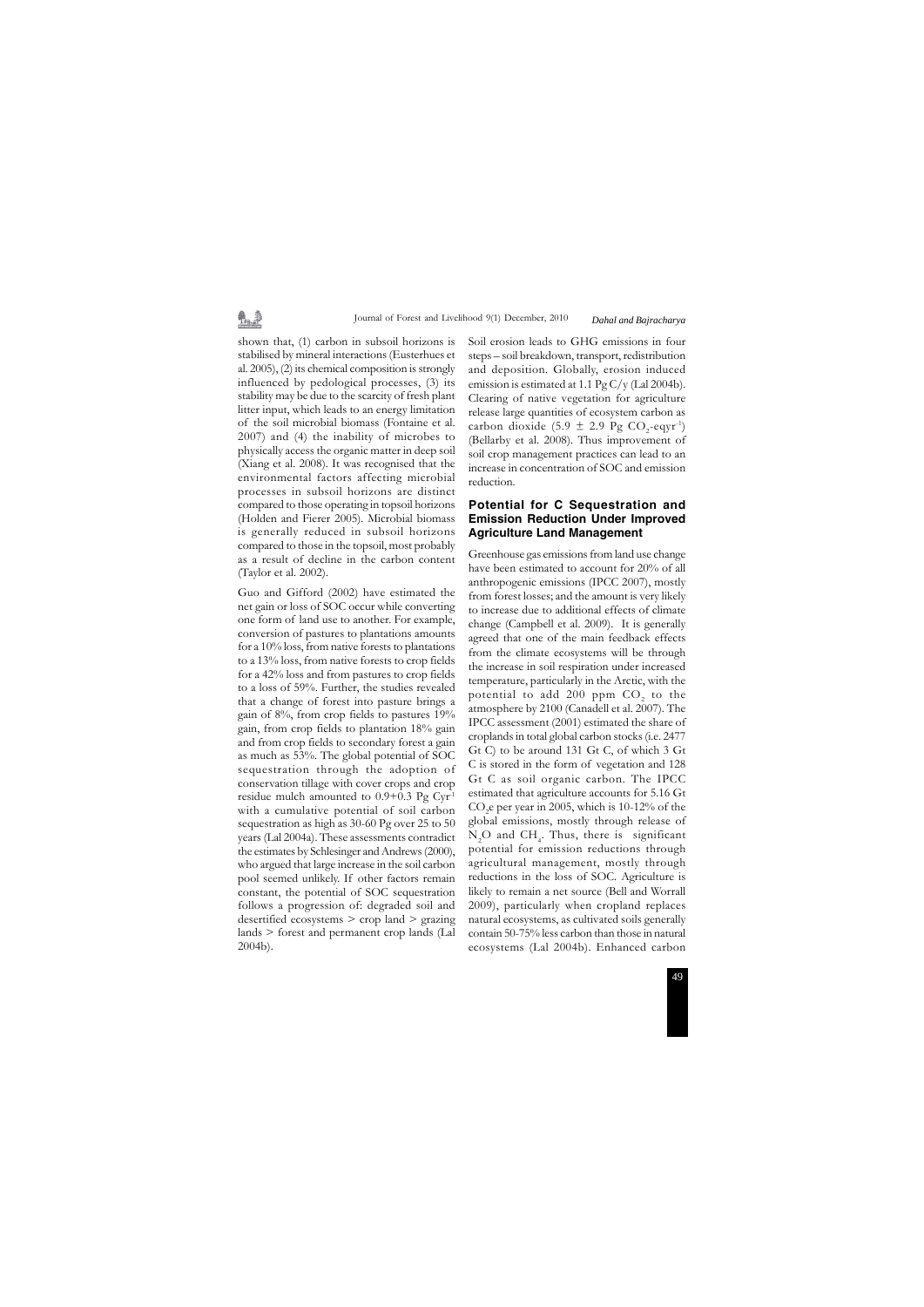

sequestration in soil is seen as the most important agricultural mitigation technique in Europe (Bellarby et al. 2008). Changing agricultural land use, in particular through agro-forestry schemes, is one strategy to achieve this. Agro-forestry involves the planting of trees intermingled with crops and increases both standing biomass and soil sequestration and has a high mitigation potential in the tropics (Verchot et al. 2007). Employing no-till agriculture minimises disturbances to soil carbon that can result in high levels of emissions to the atmosphere (Bell and Worrall 2009). Crop genetic diversity rather than monoculture (Lal 2008) also adds to sequester carbon and to prevent soil erosion (Hazzar and Bouassida 2009).

Lal (2009) suggested that increasing carbon pools in the soil beyond a threshold level (about 1.2% in the surface layer) is essential to enhance soil quality, increase agronomic productivity and improve the quality of natural waters. Furthermore, the author emphasised the strategy of carbon sequestration in soils for cost effectiveness and the safety of biota (vegetative stocks), which has numerous co-benefits over leaving carbon in the atmosphere or sequestering it in the geologic and oceanic strata. Biotic sequestration is based on a natural process whereby  $\mathrm{CO}_2$  is photosynthesised into organic substances and stored for a long term in plant products and organic soil matter. The natural rate of photosynthesis in the global biosphere is about 120 billion mt of carbon per year. Fossil fuel combustion emits about 8 billion mt of carbon annually and deforestation and land-use conversion emit another 1.6 billion to 2 billion mt. A total of 9.6 to 10.8 billion mt of carbon is emitted per year. Thus, if roughly 8% of the carbon that is being photosynthesised by the biosphere is retained within the soil and biotic pools, the global carbon budget could be balanced.

#### Journal of Forest and Livelihood 9(1) December, 2010 *Dahal and Bajracharya*

"…♪

## **Prospect of SOC in Agriculture Lands of Nepal**

Being an agricultural country (66% of total population), a significant number of mountain farmers in Nepal use farm-yard manure (FYM) as major fertiliser based on their traditional knowledge and technique for generations. This contributed to maintain a balanced input-output ratio of SOC. Traditionally, they rely upon compost or FYM, made of forest litter, crop residues as well as animal manure to replenish croplands. In past generation they used a less intensive and more sustainable fallow farming system, producing only two crops. In recent years, the majority of farmers switched to conventional usage of chemical fertilisers. Over the past two or three decades, however, a shift in cropping patterns spurred on by increasing food and cash-crop demands along with the easy availability of agro-chemicals. This led to diminishing productivity and fertility of arable lands (Bajracharya 2002). Intensified vegetable cropping systems with up to 4 crops grown in the annual cropping cycle become commonplace, especially in peri- and semiurban areas in close proximity to highways and urban markets. The production of major cereal crops was virtually stagnant over the past 15 to 20 years and the national average yields of maize, wheat and rice are well below the attainable and experimental yields. Indeed, the productivity of these crops are well below those reported in neighbouring countries (Kaini 2004). The main reasons for low yields are believed to be the lack of replenishment of soil organic matter and inadequate or inappropriate use of fertilisers (Sherchan and Karki 2005). Since the SOC sequestration leads to improvement in soil quality, increase in agronomy/biomass productivity and improvement in use efficiency of inputs (e.g. fertiliser, water). The beneficial effects for agricultural production of soil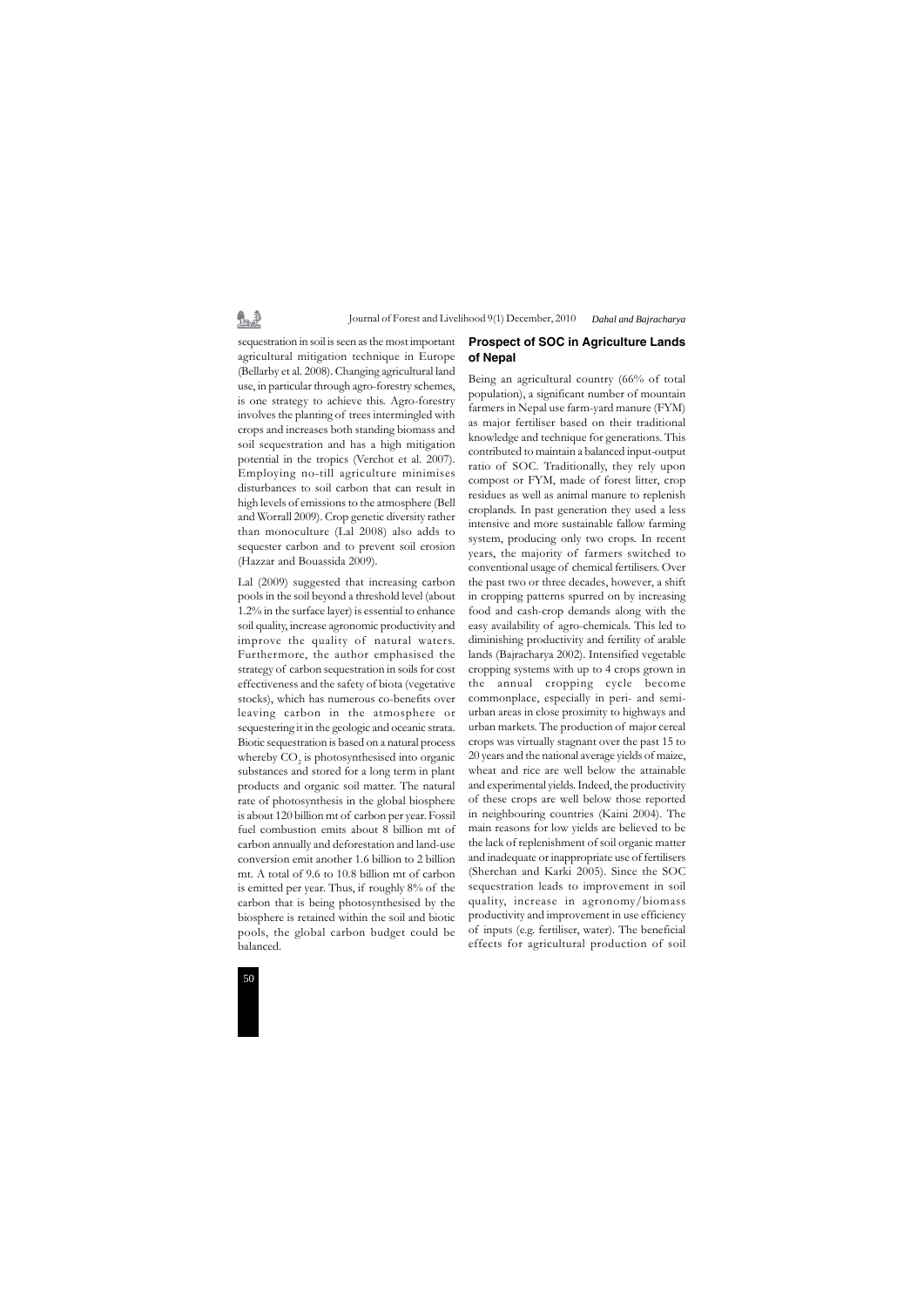organic carbon (fresh organic matter, humus) are well known for perennial nutrient sources for plants, increased aggregates stability, increased moisture storage capacity and increased microbial diversity and activity. Higher percentages of SOC generally improve the chemical, physical and biological characteristics of soil.

4.J

A development initiative of Sustainable Soil Management Programme (SSMP), a project managed by Helvetas, has been reported to mobilise nearly 100,000 mountain based farming households of Nepal who have adopted locally improved techniques of sustainable soil management and demonstrated that nearly 80% of the usual demand of chemical fertilisers and pesticides can be reduced through applications of farm yard manure (FYM) techniques along with urine and organic pesticides (SSMP 2009). Moreover, the practices considerably enhance SOC accumulation in cultivated soils by as much as three-fold (Atreya and Bajracharya 2008). SSMP showed that, in a population of 100,000 households in the 15 programme districts with an average land holding of 0.62 hectare, the total amount of SOC stored in the improved FYM land is in the range from 1.77 million tons to 2.90 million tons (Bajracharya and Sherchan 2009). Bajracharya et al. 2004 estimated SOC storage in Nepal's middle hills to be around 423.7 mt C. The authors further revealed that by weight, the spatial distribution of SOC is the lowest in upland between 1 and 2%, while it is between 1.5 and 2.6% in the lowland. By depth, forest and shrub land have higher amount of SOC (2.0% and 2.3% respectively) than the cultivated soils in the top layer between 1 and 30 cm.

### **Causes of Loss of SOC and Increase** CO<sub>2</sub> Emission

FAO's (2006) estimation of organic carbon distributed in above-ground and below-ground biomass, deadwood and litter and soil up to 1 m depth in Nepal's forest and shrub lands is about 1123 million ton. The study showed that the SOC pool holds 496 million metric tons in

#### Journal of Forest and Livelihood 9(1) December, 2010 *Dahal and Bajracharya*

forest and shrub land. Bajracharya et al. (2006) estimated the total SOC in upland agriculture land of Nepal by extrapolating the sample data of the research plots. With this study, the authors put the final figure of total SOC to be around 37.8 million mt (CBS 2003). The land area was multiplied by the average carbon density to calculate the total amount of SOC stored in upland agricultural soils of the hills in Nepal.

The SSM techniques include producing farm manure (FM) with crop residues and other biomass, mulching, soil protection (e.g. zero tillage) and crop diversification (multi-cropping) among other practices served to fulfil dual purposes of maintaining soil organic matter in agricultural soils and reducing  $\mathrm{CO}_2$  emissions from agricultural lands.

Historically, factors such as soil erosion, removal of crop residues, intensive farming and tillage have led to considerable reductions of SOC storage in cultivated and over-grazed soils of Nepal. Sitaula et al. (2004) confirmed SOC loss due to soil erosion which implies that soil erosion control from the farmlands reduces SOC loss and eventual emissions of  $CO<sub>2</sub>$ . Lal (2009) depicts 2 major ways of SOC depletion, namely: (1) the long-term use of extractive farming practices and (2) the conversion of natural ecosystems (such as forest land, prairie lands and steppes) into croplands and grazing lands in Nepal. Such conversions depletes the soil organic carbon pool (reserve) by increasing conversion rate of soil organic matter to  $\mathrm{CO}_2$ , thereby reducing the input of biomass carbon and accentuating losses by erosion. According to (Lal, 2009) most of world's agricultural soils have lost 30 to 40 mt of carbon per hectare over time and their current reserves of soil organic carbon are much lower than their potential capacity. Loss of SOC occurs due to the process of tillage, crop harvesting, excessive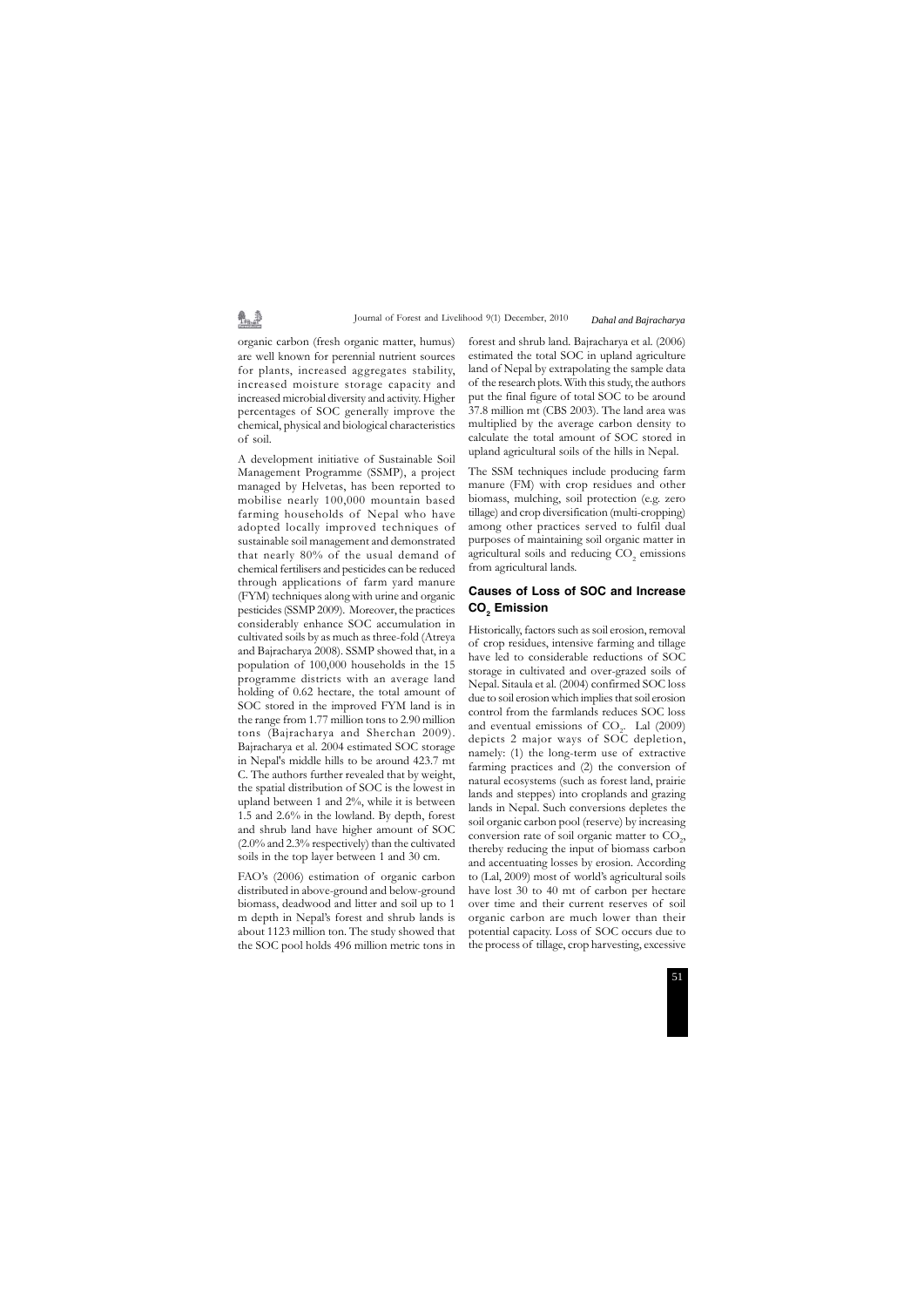乳垫



inputs of chemical fertilisers and soil erosion. Among them, tillage exposes the underlying soil containing organic carbon making it vulnerable to erosion and subsequently releasing  $\mathrm{CO}_2$  and CH4 . Crop harvesting leads to a gradual and permanent removal of SOC from the field unless organic compost is provided. Excessive inputs of chemical fertilisers often accelerate the photosynthesis process of plants leading to depletion of soil nutrients more rapidly than they are naturally replenished. Unsustainable farming (e.g. intensive with high chemical inputs, monoculture and other interventions such as excessive tillage practices) leads to a reduction in SOC and the subsequent release of  $\mathrm{CO}_2$  into the atmosphere. Conversely, agricultural land may also act as a sink for organic carbon as it can also store and sequester organic matter (mostly from agriculture residues and roots). When adequate amount of organic materials are available in the field during the sequestration process, they are gradually transferred into deeper and more persistent pools of organic deposits, such as within micro-aggregates of the soil or deep within the soil profile. Thus, the land with rich SOC has three beneficial effects: 1) contribute to sequestrate carbon (in deeper layer of soil), 2) enhance productivity (with minimal inputs of chemical fertilisers) and 3) reduce emissions.

### **Technologies and Practices to Enhance SOC Stock**

Though there is a wide range of low-carbon technologies and innovative practices in use, scientific studies on the dynamics of soil carbon bases and other GHGs in Nepal's agriculture system are inadequate. For example, a project report of the International Centre for Integrated Mountain Development (ICIMOD) enlisted nine different approaches of improved agricultural practices and land management along with fifteen technologies as effective alternatives for improving livelihood of the

### Journal of Forest and Livelihood 9(1) December, 2010 *Dahal and Bajracharya*

low-income mountain farmers in Nepal (Providoli et al. 2006). These technologies have not, however, been analysed from the perspective of their effects on carbon sequestration and emission of GHGs.

(Lal, 2004b) reported that the rate of soil carbon sequestration through the adoption of recommended practices (RMPs) on degraded soils range from 100 kilograms per hectare (kg/ ha) per year in warm and dry regions to 1,500 kg/ha per year in cool and temperate regions. Further, the study reveals that technical potentials of soil organic carbon sequestration through adoption of RMPs for all cropland soils worldwide (1.5 billion hectares) is 0.4 billion to 1.2 billion mt of carbon per year. Examples of soil and crop management technologies that increase soil carbon sequestration include notill (NT) farming with residue mulch and cover cropping; integrated nutrient management (INM), which balances nutrient application with judicious use of organic manures and inorganic fertilisers; various crop rotations (including agroforestry); use of soil amendments (such as zeolites, biochar or compost); and improved pastures with recommended stocking rates and controlled fire as a rejuvenate method. Further, the author estimates the technical potential of soil carbon sequestration through restoration of degraded/desertified soils (about 2 billion hectares) to be about 0.6 billion to 1 billion mt of carbon per year and suggests a possible strategy that comprises restoration of degraded/ desertified soils through afforestation and reforestation.

According to Bajracharya and Atreya (2007), a significant number of mountain farmers have turned towards reviving the quality of soil for their farmland through adoption of the sustainable soil management techniques. The sustainable soil management (SSM) approach mentioned earlier could be an option for maintaining SOC and enhancing productivity. This, in turn enhances the richness of soil organic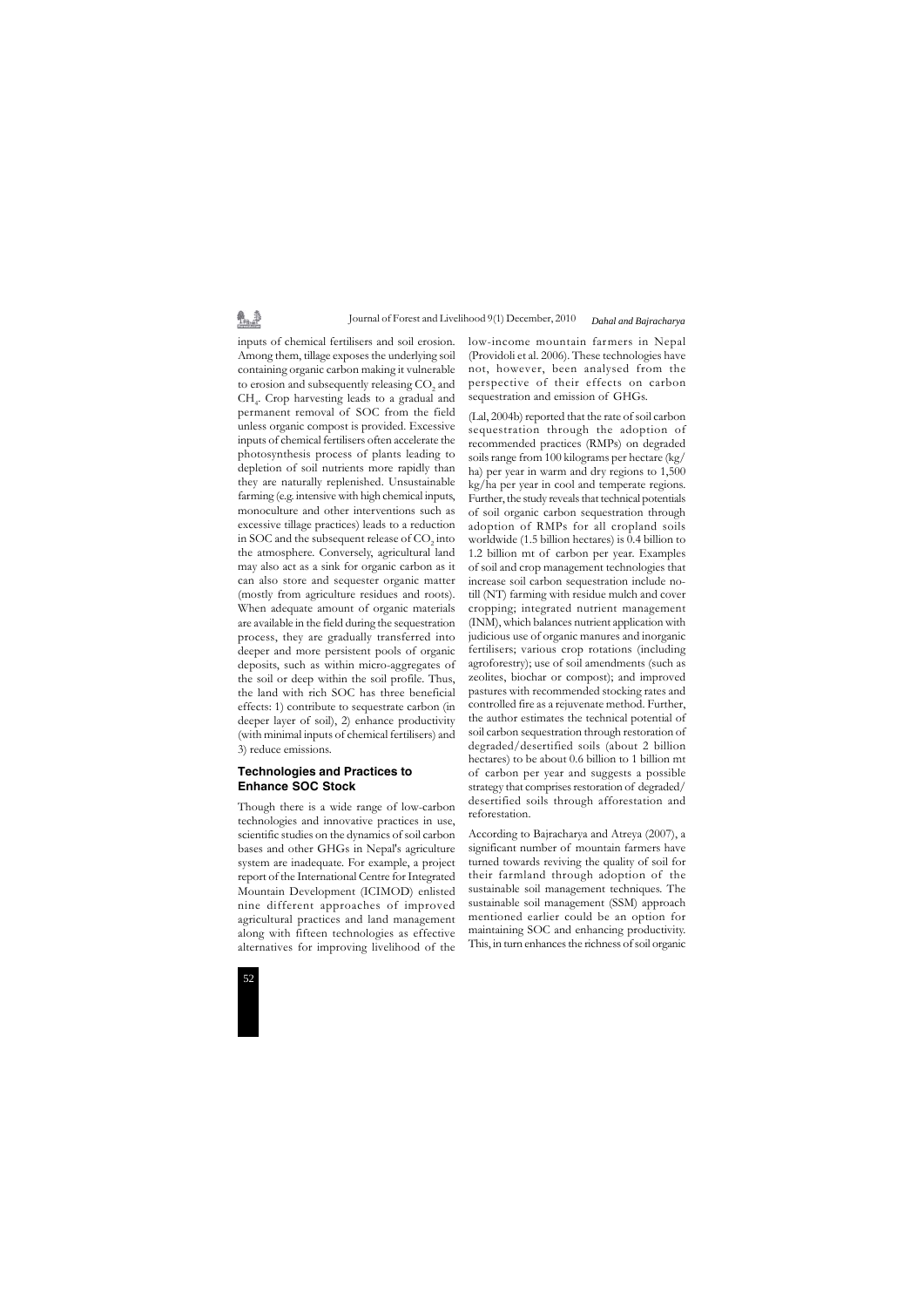### Journal of Forest and Livelihood 9(1) December, 2010

carbon compared to those under conventional practices. Similarly, Lal (2004b) has recommended various technologies and practices to improve soil quality and efficiency of C sequestration. If modified and matched to local site-specific conditions and adopted on a broad, regional basis, these practices could contribute significantly to mitigating GHG emissions and, subsequently, reduce effects of the climate change.

Atreya et al. (2006) reported that soil erosion in the mountain farmlands of Nepal led to a loss of 188 Kg ha<sup>-1</sup>y<sup>-1</sup> of SOC in the farmlands under conventional tillage practice while there was only 126 Kg ha<sup>-1</sup>y<sup>-1</sup> under non-conventional tillage practice. The study noted that reduced tillage could be a viable strategy to reduce SOC loss, and consequently reduce  $\mathrm{CO}_2$  emissions as well as saving precious nutrients in the soil.

In some countries, such as Kenya (Bellarby et al. 2008) and Nepal (Atreya et al. 2006), a nominal external support to enhance local capacity to use soil and land management technologies can bring a big change towards improving livelihoods of local farmers and reducing GHG emissions. Thus, enabling the local farmers to adopt SSM techniques helps them to serve a dual purpose of enhancing livelihoods and contributing to emission reduction. It is therefore in the interest of the global climate community to support the initiative in making the global climate funds accessible to the farmers' communities which are willing to adopt SSM techniques. At the national level, Nepal can use the success story of community forestry as a model for smallscale agriculture farming and initiate a comprehensive pilot programme to reduce SOC losses and  $\mathrm{CO}_2$  emissions while enhancing soil productivity. Nepal can access finances to run such a programme from the existing international climate funds dedicated to leastdeveloped or climate-change- vulnerable countries. The pilot programme will not only

Soils serve as both source and sink of  $CO<sub>2</sub>$ . Therefore, they have a great potential to reduce emissions and enhance carbon sequestration through better soil management. In recent years, soil organic carbon (SOC) has received worldwide attention in the context of international policy agendas of  $\mathrm{CO}_2$  emission. Thus, retaining of SOC is vital not only for maintaining productivity and sustainability of farming systems but also for reducing the rate of  $\mathrm{CO}_2$  emission. Soils with rich organic carbon levels generally indicate high fertility and therefore it is maintain an optimum level that requires a careful land use and management practices. Recognising the importance of SOC dynamics in alleviating the rate of atmospheric  $\mathrm{CO}_2$  increase, the potential to sequester carbon has become a topic of deep interest among researchers and policy planners.

provide the broader framework for addressing climate change impacts on agriculture but also build the much needed database of SOC that would pave the way for access to additional funds for the future.

### **CONCLUSION AND POLICY IMPLICATIONS**

Agriculture lands with rich soil organic material have important productivity and resilience benefits. These benefits include improvement in soil quality, increase in use efficiency of inputs, reduction in soil erosion and sedimentation and decrease in  $\mathrm{CO}_2$  emissions from agriculture land. Food security cannot be achieved without restoring the quality of soils, for which soil carbon sequestration is an essential prerequisite. Soil carbon sequestration can be a win–win strategy to mitigate climate change impacts by offsetting anthropogenic emissions, improving the environment, especially the quality of natural waters, enhancing soil quality, improving agronomic productivity and thereby advancing food security. Without an internationally binding treaty for climate change abatement, it is unlikely

*Dahal and Bajracharya*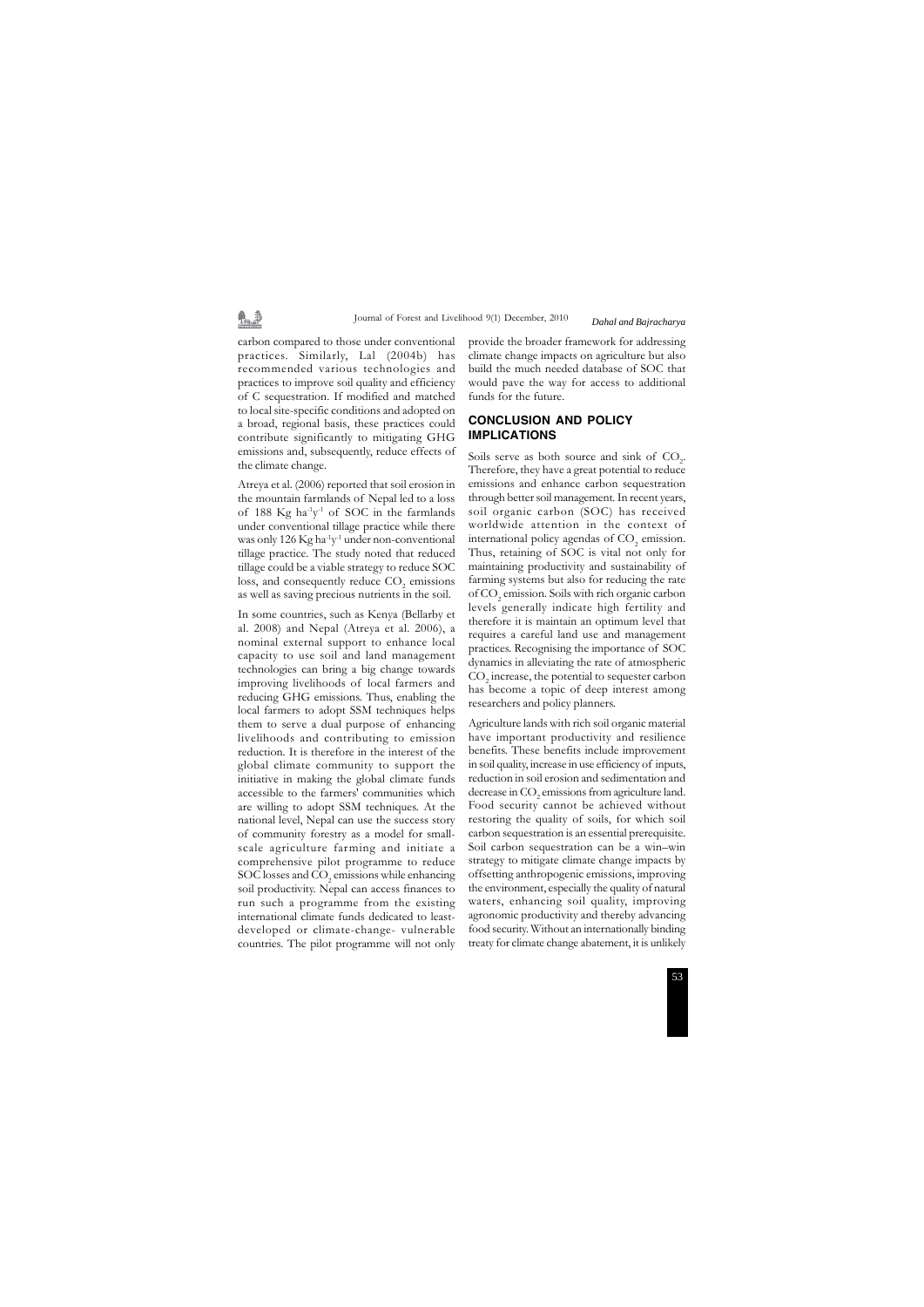

that an effective national or sub-national policy for emission reduction in the agriculture sector would emerge. The agriculture sector in developing countries offers a huge potential for reducing emissions from soil and enhancing sustainable productivity of the land through SOC enrichment. Climate change threatens agricultural production through higher and more variable temperatures, changes in precipitation patterns and increased number of extreme events such as droughts and floods. Therefore, recognising the roles of the agriculture sector is essential to address the climate change challenges from the sub-national to the international level. In this context, there is a potential of reducing organic soil carbon losses that can be produced into carbon emission reduction credits and traded like any other farm produce. Additional income can be an important incentive for poor farmers in developing countries to invest in soil restoration.

### **ACKNOWLEDGEMENTS**

The authors would like to acknowledge the financial support provided by Helvetas's Sustainable Soil Management Program (SSMP) particularly by the initiative of Dr. Neeranjan Rajbhandary and Richard Allen. They are thankful to all those reviewers for their comments and valuable suggestions on the paper.

### **REFERENCES**

- **Atreya, K. & Bajracharya, R. M.** 2008: Carbon Sequestration in Upland Farming Systems of the Nepal Midhills, *Proceedings of National Conference on Environment*. Tribhuvan University, Nepal. June 22-24.
- **Atreya, K., Sharma, S., Bajracharya, R.M. & Rajbhandary, N.P.** 2006. Applications of Reduced Tillage in the Hills of Nepal. *Soil and Tillage Research*, **88**: 16 -29.
- **Bajracharya, R. M. & Atreya, K.** 2007. Carbon Sequestration in the Upland Farming Systems in the Nepal Midhills. *Proceedings of Conference on Environment*. Tribhuvan University, Nepal. June 22-24.
- **Bajracharya, R.M.** 2002. Fertility and Productivity Parameters for Soil from Five Mid-hill Districts of Central Nepal. *Proceedings of International Seminar on*

*Mountains,* (pp 141-150). Kathmandu: Royal Nepal Academy of Science and Technology.

#### Journal of Forest and Livelihood 9(1) December, 2010 *Dahal and Bajracharya*

乳津

- **Bajracharya, R.M., Sharma, S., Sitaula, B.K., Dahal, B.M., Rokaya, K. & Jeng, A .** 2006. Assessment of Soil Quality Using Physiochemical and Biological Indicators in a Mid-hill Watershed of Nepal. *Proceedings of Int'l. Seminar on Environmental and Social Impacts of Agricultural Intensification in Himalayan Watersheds*. Oct 15-17, 2006 (pp 105-114). Kathmandu, Nepal.
- **Bajracharya, R.M. & Sherchan, D.L.** 2009. Fertility Status and Dynamics of Soils in the Nepal Himalaya: A Review and Analysis. In D. P. Lucero& J. E. Boggs (Eds.), Soil Fertility. Nova Science Publishers.
- **Bajracharya, R.M., Sitaula, B.K., Shrestha, B.M., Awasthi, K.D., Balla, M.K. & Singh, B.R.** 2004. Soil Organic Carbon Status and Dynamics in the Central Nepal Middle Mountains. *Forestry*, **12**.
- **Bardgett, R.D.** 2005. The Biology of Soil: A Community and Ecosystem Approach. New York: Oxford University Press.
- **Batjes, N.H.** 1996. Total Carbon and Nitrogen in the Soils of the World. *European Journal of Soil Science*, **47**: 151–163.
- **Bell, M.J. & Worrall, F.** 2009. Estimating a Region's Soil Organic Carbon Baseline: The Undervalued Role of Land-Management. Elsevier. *Geoderma*, **152**: 74–84.
- **Bellarby, J., Foereid, B., Hastings, A. & Smith, P.** 2008. Cool Farming: Climate Impacts of Agriculture and Mitigation Potential. Greenpeace International. Amsterdam. (available at www.greenpeace.org retrieved on Apr.2010)
- **Campbell, A., Kapos, V., Scharlemann, J.P.W., Bubb, P., Chenery, A., Coad, L., Dickson, B., Doswald, N., Khan, M.S.I., Kershaw, F. & Rashid, M.** 2009. Review of Literatures on the Links Between Biodiversity and Climate Change : Impacts, Adaptation and Mitigation. Secretariat of the Convention of Biological Diversity, Montreal. Technical Series No. 42.
- **Canadell, J.G., Que´ re´, C. L., Raupach, M. R., Field, C. B., Buitenhuis, E. T., Ciais, P., Conway, T. J., Gillett, N. P., Houghton, R. A. & Marland, G.** 2007. Contributions to Accelerating Atmospheric CO<sub>2</sub> Growth from Economic Activity, Carbon Intensity, and Efficiency of Natural Sinks. *Proceedings of National Sciences Academy of USA* (PNAS) (pp 18866–18870), vol. 104 (, no. 47): 18866-18870.
- **CBS** 2003. National Sample Census of Agriculture, Nepal, 2001/02. Highlights: Central Bureau of Statistics, Nepal.
- **Chabbi, A., Kögel-Knabner, I. & Rumpel, C.** 2009. Stabilised Carbon in Subsoil Horizons is Located in Spatially Distinct Parts of the Soil Profile. *Soil Biology & Biochemistry*, **41**: 256–261.
- **Don, A., Schumacher, J., Scherer-Lorenzen, M., Scholten, T. and Schulze, E.-D.** 2007. Spatial and Vertical Variation of Soil Carbon at Two Grassland Sites – Implications for Measuring Soil Carbon Stocks. *Geoderma*, **141**: 272–282.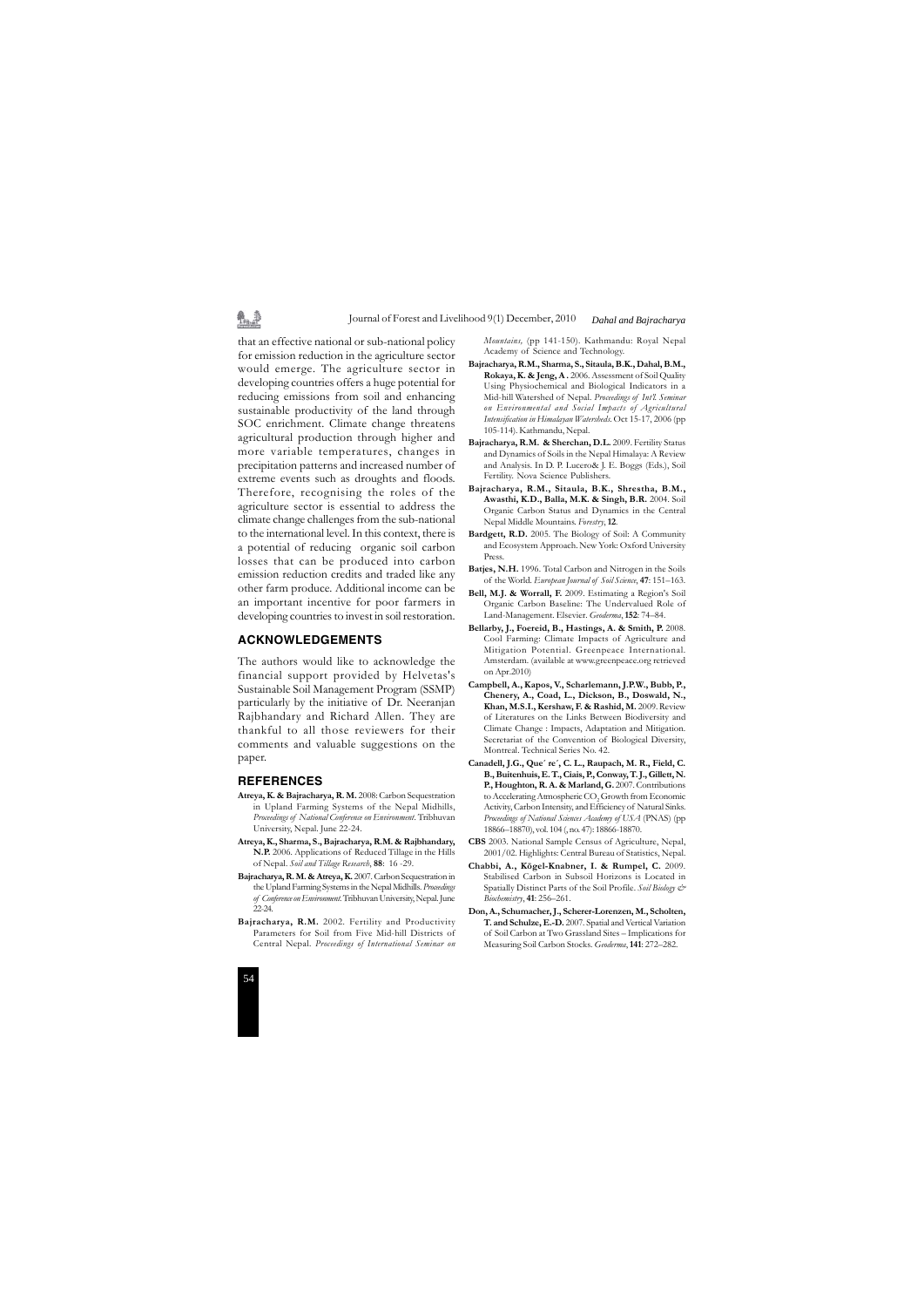**Eusterhues, K., Rumpel, C. and Ko¨ gel-Knabner, I.** 2005. Stabilization of Soil Organic Matter Isolated by Oxidative Degradation. *Organic Geochemistry*, **36**: 1567– 1575.

魯..

- **FAO, 2006. Global Forest Resources Assessment** 2005. FAO Forestry Paper 147. Rome: Food and Agriculture Organization.
- **Fontaine, S., Barot, S., Barre´ , P., Bdioui, N., Mary, B.& Rumpel, C.** 2007. Stability of Organic Carbon in Deep Soil Layers Controlled by Fresh Carbon Supply. *Nature*, **450**: 277–281.
- **Freibauer, A., Rounsevell, M.D.A., Smith, P. & Verhagen, A.** 2004. Carbon Sequestration in the Agricultural Soils of Europe. *Geoderma*, **122**: 1-23.
- **Guo L.B. and Gifford R.M.** (2002). Soil carbon stocks and land use change: a meta analysis. *Global Change Biology* **8**: 345-360.
- **Hazzar, L. & Bouassida, M.** 2009. A First Version Software Programme for Designing Improved Soils by Vertical Drains. *Proceedings of 2nd International Conference on New Developments in Soil Mechanics and Geotechnical Engineering*, May 28-30. Cyprus.
- **Holden, P.A. & Fierer, N.** 2005. Microbial Processes in the Vadose Zone. *Vadose Zone Journal*, **4**: 1–21.
- **IPCC,** 2001. Climate Change 2001: In J. T. Houghton, Y. Ding, D.J. Griggs, M. Noguer, P. J. van der Linden and D. Xiaosu (Eds.). The Scientific Basis, Contribution of Working Group I to the Third Assessment Report of the Intergovernmental Panel on Climate Change (IPCC) (pp944).UK: Cambridge University Press.
- **IPCC,** 2007: Intergovernmental Panel of Climate Change (IPCC) Fourth Assessment Report, Agriculture Working Group III. Chapter 8:.
- **Kaini, B.R.** 2004. Increasing Crops Production in Nepal. In: D.P. Sherchan, K. Adhikari, B.K. Batsa and D. Sharma (Eds.), Proceedings of 24th National Summer Crops Research Workshop on Maize Research and Production in Nepal (pp 15-19). June 28 to 30, 2004, NMRP and NARC, Kathmandu.
- **Lal, R.** 2005. Forest Soils and Carbon Sequestration. *Forest Ecology and Management*, **220**: 242-258.
- **Lal, R.** 2008. Carbon Sequestration. Philosophical Transactions of the Royal Society. *Biological Sciences*, **363** (1492): 815-830.
- **Lal, R.** 2009. The Potential for Soil Carbon Sequestration. In *Agriculture and climate change: An Agenda for negotiation in Copenhagen for Food, Agriculture and the Environment*. IFPRI Policy Brief 5, pp 16 -22.
- **Lal, R.** 2004a. Soil Carbon Sequestration Impacts on Global Climate Change and Food Security. *Science*, **304**: 1623– 1627.
- **Lal, R.** 2004b. Soil and Forest Degradation in South Asia. *Forestry,* **12**: PP 8-17

#### Journal of Forest and Livelihood 9(1) December, 2010 *Dahal and Bajracharya*

- **Lal, R.** 2006. Enhancing Crop Yield in Developing Countries through Restoration of Soil Organic Carbon Pool in Agricultural Lands. *Land Degradation and Development*, **17** : 197–209.
- **Lal, R.** 2009. Challenges and Opportunities in Soil Organic Matter Research. *European Journal of Soil Science*, **60**: 158– 160.
- **Meersmans, J. , De Ridder, F., Canters, F., De Baets, S. & Molle, M. Van. 2008.** A Multiple Regression Approach to Assess the Spatial Distribution of Soil Organic Carbon (SOC) at the Regional Scale (Flanders, Belgium). *Geoderma*, **143** (1-2): 1-13.
- **Paul, E.A., Follett, R.F., Leavitt, S.W., Halvorson, A.,** Peterson, G.A. & Lyon, D.J. 1997. Radiocarbon Dating for Determination of Soil Organic Matter Pool Sizes and Dynamics. *Soil Science Society of America Journal*, *61*: 1058–1067.
- **Providoli, I., Bhuchar, S., White, R., Sthapit, K. M. & Dhakal, M.** 2006. People and Resource Dynamics Project (PARDYP) – Participatory Options for Sustainable Sloping Land Management Promoted in Five Watersheds in the Himalayas. ICIMOD. Kathmandu.
- **Rumpel, C., Eusterhues, K. & Kögel-Knabner, I.** 2004. Location and Chemical Composition of Stabilized Organic Carbon in Topsoil and Subsoil Horizons of Two Acid Forest Soils. *Soil Biology & Biochemistry*, **36**: 177–190.
- **Schlesinger, W.H.** 1982. Carbon Storage in the Caliche of Arid Soils: A case study from Arizona. *Soil Science*, **133**: 247-255.
- **Schlesinger, W.H. & Andrews, J. A.** 2000. Soil Respiration and the Global Carbon Cycle. *Biogeochemistry*, **48** (1): 7-20.
- **Schwartz, D. & Namri, M.** 2002. Mapping the Total Organic Carbon in the Soils of the Congo. *Global and Planetary Change*, **33** (1-2): 77-93.
- **Sherchan, D.P. & Karki, K.B.** 2005. Plant Nutrient Management for Improving Crop Productivity in Nepal. *Proceedings of Regional Workshop on Improving Plant Nutrient Management for Better Farmer Livelihood, Food Security and Environmental Sustainability* (pp 41-57). December 12-16. Beijing, China .
- **Shi, X.Z., Wang, H.Z., Yu, D.S., Weindorf, D.C., Cheng, X. F., Pan, X.Z., & Chen, J.M.** 2009. Potential for Soil Carbon Sequestration of Eroded Areas in Subtropical China. *Soil and Tillage Research*, **105**: 322-327.
- **Singh, S.P.** 2007. Himalayan Forest Ecosystem Services: Incorporating in National Accounting. Central Himalayan Environment Association, Nainital, Uttarakhand, India.
- **Sitaula, B.K., Bajracharya, R.M. & Singh, B.R.** 2004. Factors Affecting Organic Carbon Dynamics in Soils of Nepal/Himalaya Region – A Review and Analysis. *Nutrient Cycling in Agro-ecosystems*, **70** (2): 215-229.